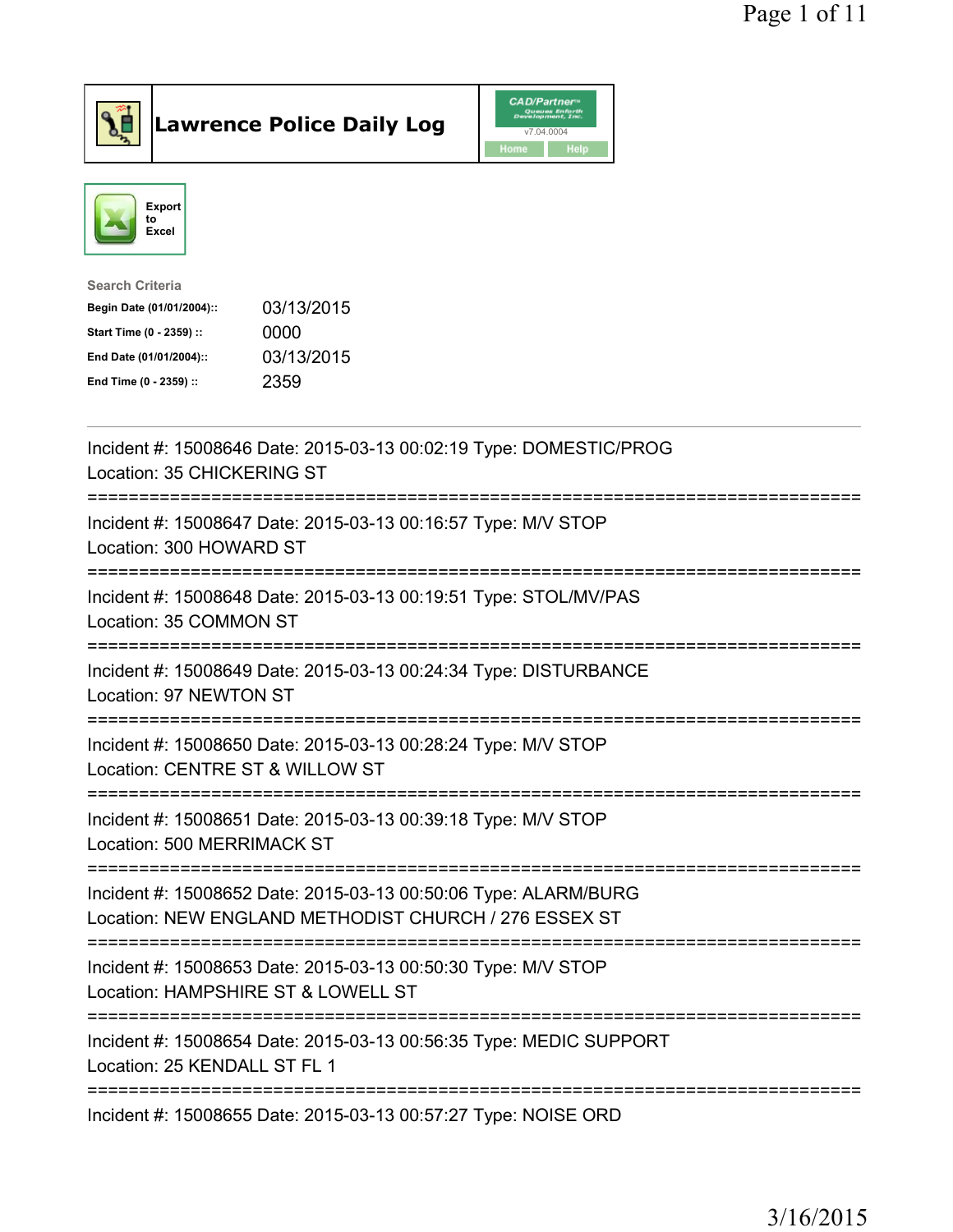Location: 74 SALEM ST =========================================================================== Incident #: 15008656 Date: 2015-03-13 01:02:55 Type: DISTURBANCE Location: 101 EXCHANGE ST FL 2 =========================================================================== Incident #: 15008657 Date: 2015-03-13 01:10:26 Type: ALARMS Location: KFC / 490 S UNION ST =========================================================================== Incident #: 15008658 Date: 2015-03-13 01:13:40 Type: ALARM/BURG Location: 11 TRINITY ST =========================================================================== Incident #: 15008659 Date: 2015-03-13 01:38:16 Type: ALARM/BURG Location: UNITED METHODIST CHURCH / 276 ESSEX ST =========================================================================== Incident #: 15008660 Date: 2015-03-13 01:39:48 Type: NOISE ORD Location: 133 SALEM ST =========================================================================== Incident #: 15008661 Date: 2015-03-13 02:08:34 Type: EXTRA SURVEIL Location: 682 HAVERHILL ST =========================================================================== Incident #: 15008662 Date: 2015-03-13 02:26:51 Type: TOW OF M/V Location: 100 HAWTHORNE WAY =========================================================================== Incident #: 15008663 Date: 2015-03-13 02:44:10 Type: M/V STOP Location: AMES ST & OLIVE AV =========================================================================== Incident #: 15008664 Date: 2015-03-13 02:53:49 Type: TOW OF M/V Location: 270 CANAL ST =========================================================================== Incident #: 15008665 Date: 2015-03-13 02:54:24 Type: M/V STOP Location: FRANKLIN ST & LOWELL ST =========================================================================== Incident #: 15008666 Date: 2015-03-13 02:58:35 Type: M/V STOP Location: HAMPSHIRE ST & LOWELL ST =========================================================================== Incident #: 15008667 Date: 2015-03-13 02:59:45 Type: M/V STOP Location: BAILEY ST & BLANCHARD ST =========================================================================== Incident #: 15008668 Date: 2015-03-13 03:28:26 Type: M/V STOP Location: ESSEX ST & OXFORD ST =========================================================================== Incident #: 15008669 Date: 2015-03-13 03:55:49 Type: M/V STOP Location: LOWELL ST & RIVERSIDE DR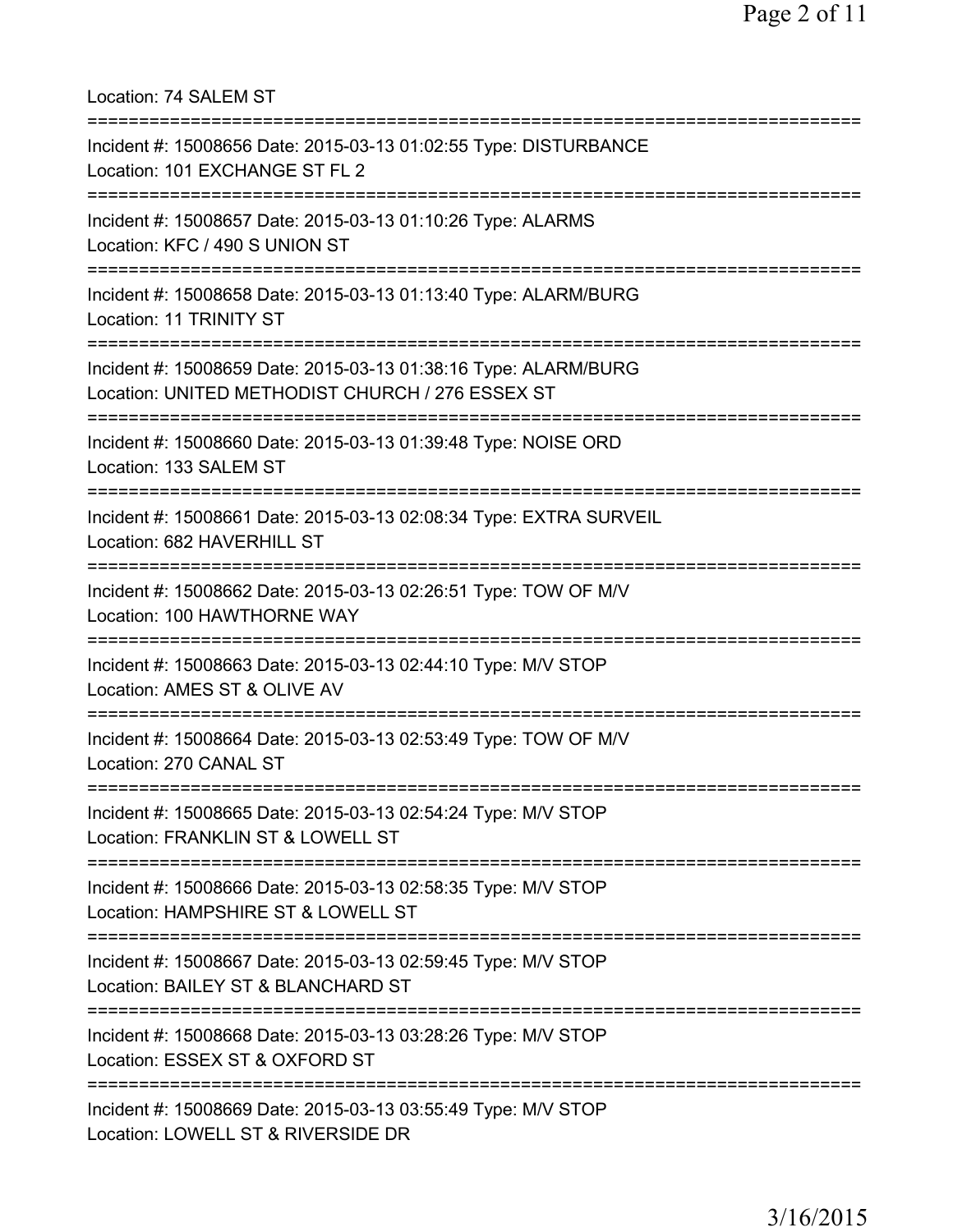| Incident #: 15008670 Date: 2015-03-13 04:18:45 Type: DISTURBANCE<br>Location: 77 S UNION ST                                            |
|----------------------------------------------------------------------------------------------------------------------------------------|
| Incident #: 15008672 Date: 2015-03-13 04:22:38 Type: B&E/PROG<br>Location: 481 HAMPSHIRE ST #B                                         |
| Incident #: 15008671 Date: 2015-03-13 04:23:27 Type: MEDIC SUPPORT<br>Location: 41 BERKELEY ST #24                                     |
| Incident #: 15008673 Date: 2015-03-13 06:04:27 Type: ALARM/BURG<br>Location: 25 MARSTON ST FL 304                                      |
| Incident #: 15008674 Date: 2015-03-13 06:06:09 Type: ALARM/BURG<br>Location: 121 ESSEX ST                                              |
| Incident #: 15008675 Date: 2015-03-13 06:27:39 Type: ALARM/BURG<br>Location: 121 ESSEX ST                                              |
| Incident #: 15008676 Date: 2015-03-13 06:31:14 Type: ALARM/BURG<br>Location: MERRIMACK MEDICAL CENTER / 25 MARSTON ST #304             |
| Incident #: 15008677 Date: 2015-03-13 06:53:19 Type: M/V STOP<br>Location: 65 FERRY ST<br>======================================       |
| Incident #: 15008678 Date: 2015-03-13 07:34:57 Type: M/V STOP<br>Location: 196 E HAVERHILL ST                                          |
| Incident #: 15008679 Date: 2015-03-13 07:36:07 Type: CLOSE STREET<br>Location: CAMBRIDGE ST & WINTHROP AV                              |
| Incident #: 15008680 Date: 2015-03-13 07:39:40 Type: A&B PAST<br>Location: 405 ANDOVER ST FL 2                                         |
| Incident #: 15008681 Date: 2015-03-13 07:51:17 Type: EXTRA SURVEIL<br>Location: 50 BROADWAY                                            |
| Incident #: 15008682 Date: 2015-03-13 08:06:26 Type: AUTO ACC/PI<br>Location: ANDOVER ST & BEACON ST<br>============================== |
| Incident #: 15008683 Date: 2015-03-13 08:20:38 Type: M/V STOP<br>Location: COMMON ST & FRANKLIN ST                                     |
|                                                                                                                                        |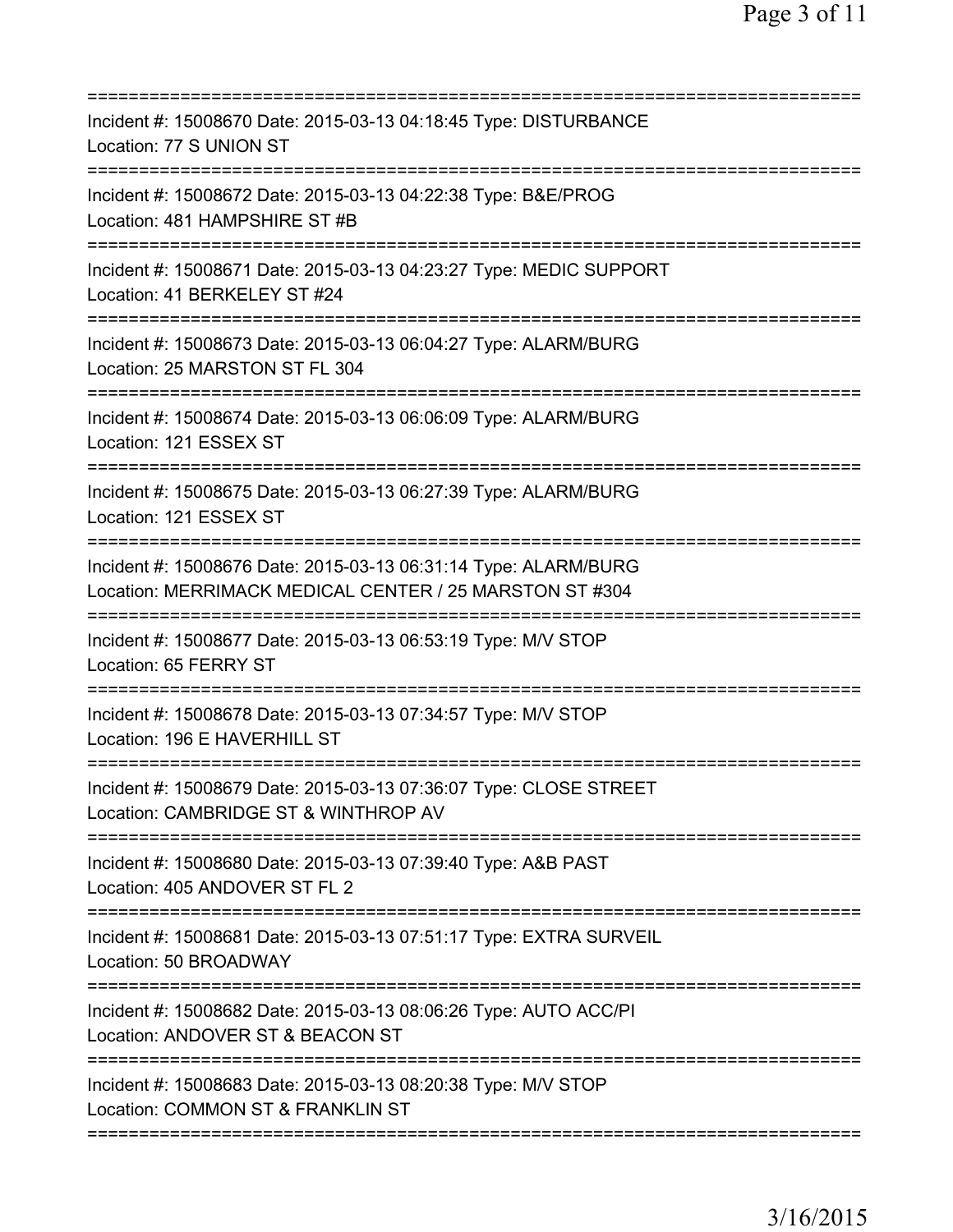| Incident #: 15008684 Date: 2015-03-13 08:27:19 Type: M/V STOP<br>Location: AMESBURY ST & COMMON ST        |
|-----------------------------------------------------------------------------------------------------------|
| Incident #: 15008685 Date: 2015-03-13 09:10:41 Type: DRUG VIO<br>Location: 70 N PARISH RD                 |
| Incident #: 15008686 Date: 2015-03-13 09:26:25 Type: B&E/MV/PAST<br>Location: 59 TREMONT ST               |
| Incident #: 15008687 Date: 2015-03-13 09:36:05 Type: MEDIC SUPPORT<br>Location: 260 PARK ST               |
| Incident #: 15008688 Date: 2015-03-13 10:23:16 Type: PARK & WALK<br>Location: 205 BROADWAY                |
| Incident #: 15008689 Date: 2015-03-13 10:32:21 Type: INVESTIGATION<br>Location: 75 TREMONT ST             |
| Incident #: 15008690 Date: 2015-03-13 10:37:16 Type: AUTO ACC/NO PI<br>Location: COMMON ST & FRANKLIN ST  |
| Incident #: 15008691 Date: 2015-03-13 10:44:58 Type: M/V STOP<br>Location: 73 CROSS ST<br>=============== |
| Incident #: 15008692 Date: 2015-03-13 11:01:11 Type: M/V STOP<br>Location: HESS / 500 S UNION ST          |
| Incident #: 15008693 Date: 2015-03-13 11:12:34 Type: M/V STOP<br>Location: ANDOVER ST & PARKER ST         |
| Incident #: 15008694 Date: 2015-03-13 11:18:22 Type: 209A/SERVE<br>Location: 54 FOSTER ST                 |
| Incident #: 15008696 Date: 2015-03-13 11:18:46 Type: KEEP PEACE<br>Location: 306 HOWARD ST FL 2           |
| Incident #: 15008695 Date: 2015-03-13 11:22:57 Type: WARRANT SERVE<br>Location: 67 BROMFIELD ST           |
| Incident #: 15008697 Date: 2015-03-13 11:34:39 Type: M/V STOP<br>Location: BRADFORD ST & WINSLOW PL       |
| Incident #: 15008698 Date: 2015-03-13 11:39:46 Type: DRUG VIO                                             |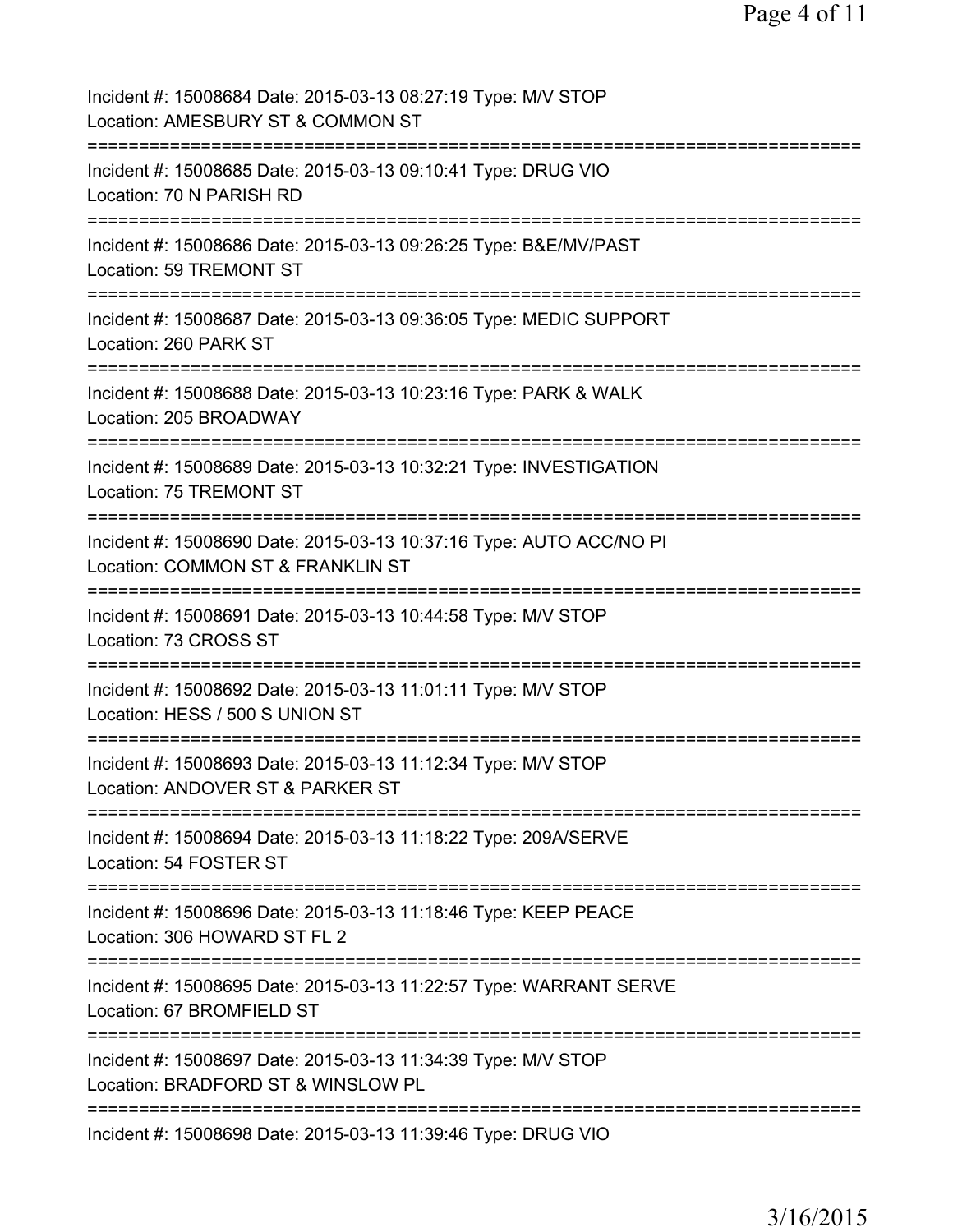| Location: LAWRENCE ST & SPRUCE ST<br>==============================                                                                    |
|----------------------------------------------------------------------------------------------------------------------------------------|
| Incident #: 15008699 Date: 2015-03-13 11:46:34 Type: M/V STOP<br>Location: 201 BROADWAY<br>=================================           |
| Incident #: 15008700 Date: 2015-03-13 11:58:35 Type: M/V STOP<br>Location: 205 BROADWAY                                                |
| Incident #: 15008701 Date: 2015-03-13 12:02:53 Type: AUTO ACC/NO PI<br>Location: BEACON ST & MT VERNON ST                              |
| ======================<br>Incident #: 15008702 Date: 2015-03-13 12:18:23 Type: TOW/REPOSSED<br>Location: 66 AMES ST                    |
| Incident #: 15008703 Date: 2015-03-13 12:20:49 Type: TOW/REPOSSED<br>Location: 341 CHESTNUT ST                                         |
| Incident #: 15008704 Date: 2015-03-13 12:25:45 Type: M/V STOP<br>Location: BROADWAY & HAVERHILL ST                                     |
| Incident #: 15008705 Date: 2015-03-13 12:29:24 Type: HIT & RUN M/V<br>Location: 19 BASSWOOD ST                                         |
| Incident #: 15008706 Date: 2015-03-13 12:32:51 Type: ALARM/BURG<br>Location: CONSTANZA MARKET / 271 LAWRENCE ST                        |
| Incident #: 15008707 Date: 2015-03-13 12:56:59 Type: M/V STOP<br>Location: BROADWAY & TREMONT ST                                       |
| =====================================<br>Incident #: 15008708 Date: 2015-03-13 13:01:59 Type: TOW OF M/V<br>Location: 365 HAMPSHIRE ST |
| ;===================================<br>Incident #: 15008709 Date: 2015-03-13 13:04:41 Type: 209A/SERVE<br>Location: 15 STATE ST       |
| Incident #: 15008710 Date: 2015-03-13 13:06:12 Type: 209A/SERVE<br>Location: 32 MAGINNIS AV                                            |
| Incident #: 15008711 Date: 2015-03-13 13:11:14 Type: HIT & RUN M/V<br>Location: 381 HAVERHILL ST                                       |
| Incident #: 15008712 Date: 2015-03-13 13:15:27 Type: HIT & RUN M/V<br>Location: MT VERNON ST & S BROADWAY                              |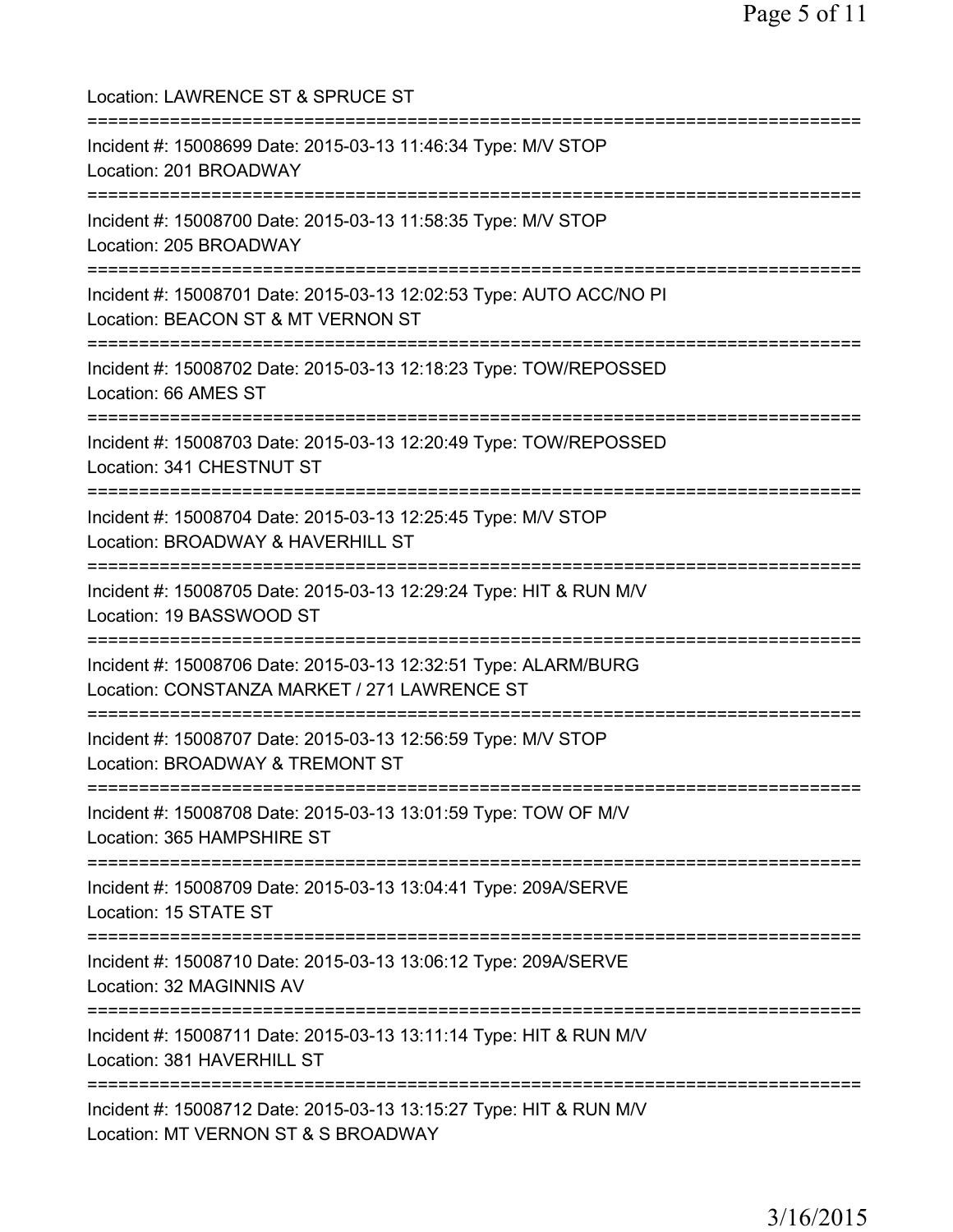| Incident #: 15008713 Date: 2015-03-13 13:26:21 Type: M/V STOP<br>Location: 65 HOLLY ST                                                                                            |
|-----------------------------------------------------------------------------------------------------------------------------------------------------------------------------------|
| Incident #: 15008715 Date: 2015-03-13 13:52:38 Type: LARCENY/PAST<br>Location: 412 HAMPSHIRE ST                                                                                   |
| Incident #: 15008714 Date: 2015-03-13 13:54:18 Type: DISABLED MV<br>Location: PARKER ST & SALEM ST                                                                                |
| Incident #: 15008716 Date: 2015-03-13 13:56:22 Type: M/V STOP<br>Location: PARKER ST & SALEM ST                                                                                   |
| Incident #: 15008717 Date: 2015-03-13 13:57:16 Type: MAL DAMAGE<br>Location: 12 BROOK ST                                                                                          |
| =====================================<br>Incident #: 15008718 Date: 2015-03-13 14:03:28 Type: DRUG VIO<br>Location: BRADFORD ST & HAMPSHIRE ST<br>=============================== |
| Incident #: 15008719 Date: 2015-03-13 14:04:52 Type: M/V STOP<br>Location: ANDOVER ST & S UNION ST<br>;==========================                                                 |
| Incident #: 15008720 Date: 2015-03-13 14:31:34 Type: CONFIS PROP<br>Location: 15 UNION ST                                                                                         |
| Incident #: 15008721 Date: 2015-03-13 14:34:50 Type: HIT & RUN M/V<br>Location: 82 HAVERHILL ST                                                                                   |
| Incident #: 15008722 Date: 2015-03-13 14:34:54 Type: PARK & WALK<br>Location: 572 ESSEX ST                                                                                        |
| Incident #: 15008723 Date: 2015-03-13 14:35:58 Type: TRESPASSING<br>Location: 383 HAVERHILL ST                                                                                    |
| Incident #: 15008724 Date: 2015-03-13 14:38:50 Type: MEDIC SUPPORT<br>Location: 167 S UNION ST                                                                                    |
| Incident #: 15008725 Date: 2015-03-13 14:39:20 Type: SHOPLIFTING<br>Location: MARKET BASKET / 700 ESSEX ST                                                                        |
| Incident #: 15008726 Date: 2015-03-13 14:44:51 Type: CK WELL BEING<br>Location: 6 DIAMOND ST #2                                                                                   |
|                                                                                                                                                                                   |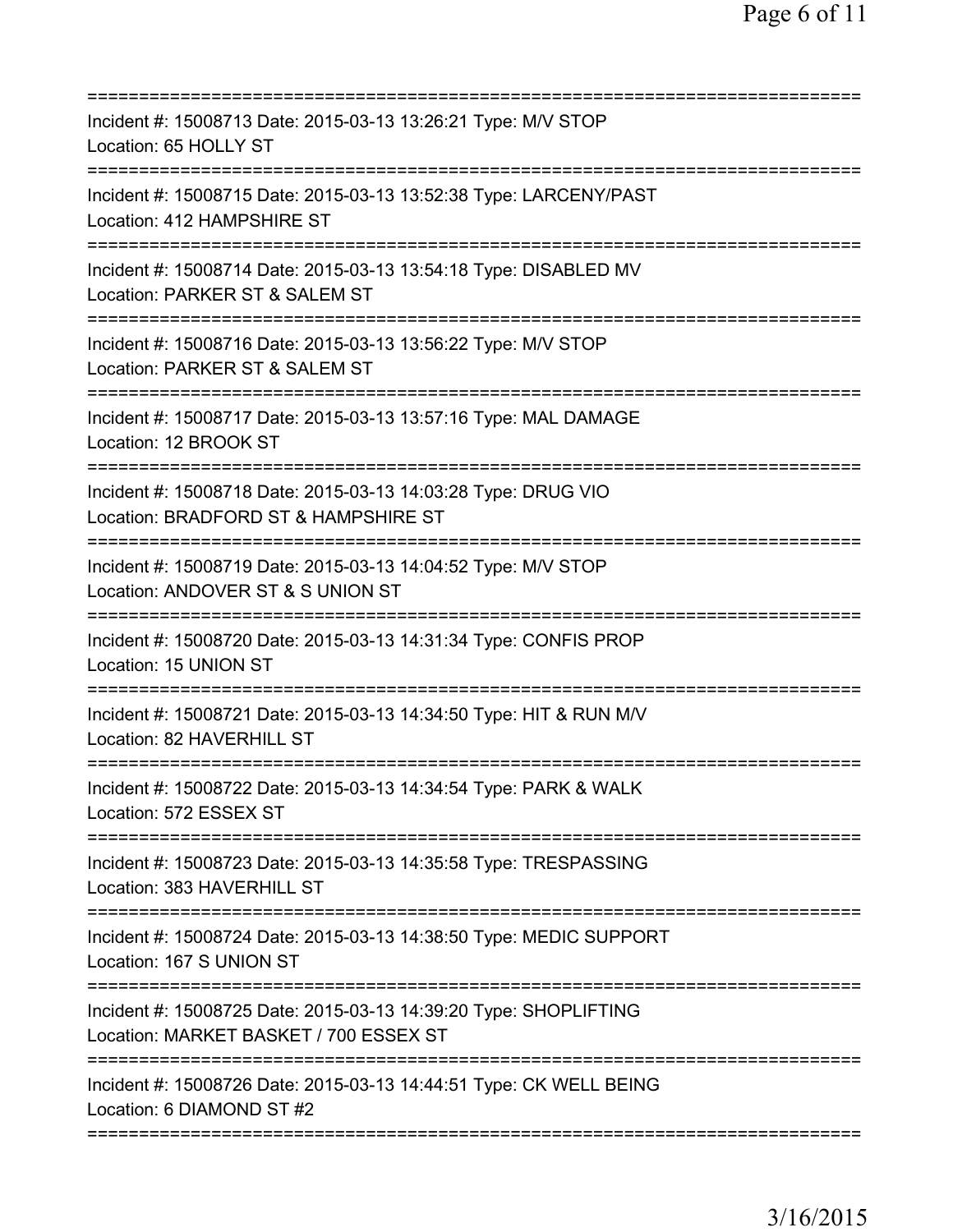| Incident #: 15008727 Date: 2015-03-13 15:09:13 Type: SUS PERS/MV<br>Location: CHANDLER ST & MEDFORD ST        |
|---------------------------------------------------------------------------------------------------------------|
| Incident #: 15008728 Date: 2015-03-13 15:10:03 Type: RECOV/STOL/MV<br>Location: 35 MORTON ST                  |
| Incident #: 15008729 Date: 2015-03-13 15:12:28 Type: GENERAL SERV<br>Location: 551 HAVERHILL ST               |
| Incident #: 15008730 Date: 2015-03-13 15:44:29 Type: DISTURBANCE<br><b>Location: LEBANON ST</b>               |
| Incident #: 15008731 Date: 2015-03-13 15:48:47 Type: HIT & RUN M/V<br>Location: 402 LOWELL ST                 |
| Incident #: 15008732 Date: 2015-03-13 15:55:14 Type: LARCENY/PAST<br>Location: GO 1 DOLLAR / 73 WINTHROP AV   |
| Incident #: 15008733 Date: 2015-03-13 16:12:36 Type: AUTO ACC/NO PI<br>Location: BROADWAY & MANCHESTER ST     |
| Incident #: 15008734 Date: 2015-03-13 16:36:14 Type: HIT & RUN M/V<br>Location: ARONS FURNITURE / 50 ESSEX ST |
| Incident #: 15008735 Date: 2015-03-13 16:39:51 Type: AUTO ACC/PI<br>Location: 492 HAVERHILL ST                |
| Incident #: 15008736 Date: 2015-03-13 16:46:14 Type: ALARM/BURG<br>Location: 85 WARREN ST                     |
| Incident #: 15008737 Date: 2015-03-13 16:50:57 Type: LARCENY/PAST<br>Location: 183 HAVERHILL ST               |
| Incident #: 15008738 Date: 2015-03-13 16:55:01 Type: HIT & RUN M/V<br>Location: 402 LOWELL ST                 |
| Incident #: 15008739 Date: 2015-03-13 16:59:05 Type: MV/BLOCKING<br>Location: 23 ALDER ST                     |
| Incident #: 15008740 Date: 2015-03-13 17:03:21 Type: WARRANT SERVE<br>Location: 13 WOODLAND ST FL 1           |
| Incident #: 15008741 Date: 2015-03-13 17:20:08 Type: IDENTITY THEFT                                           |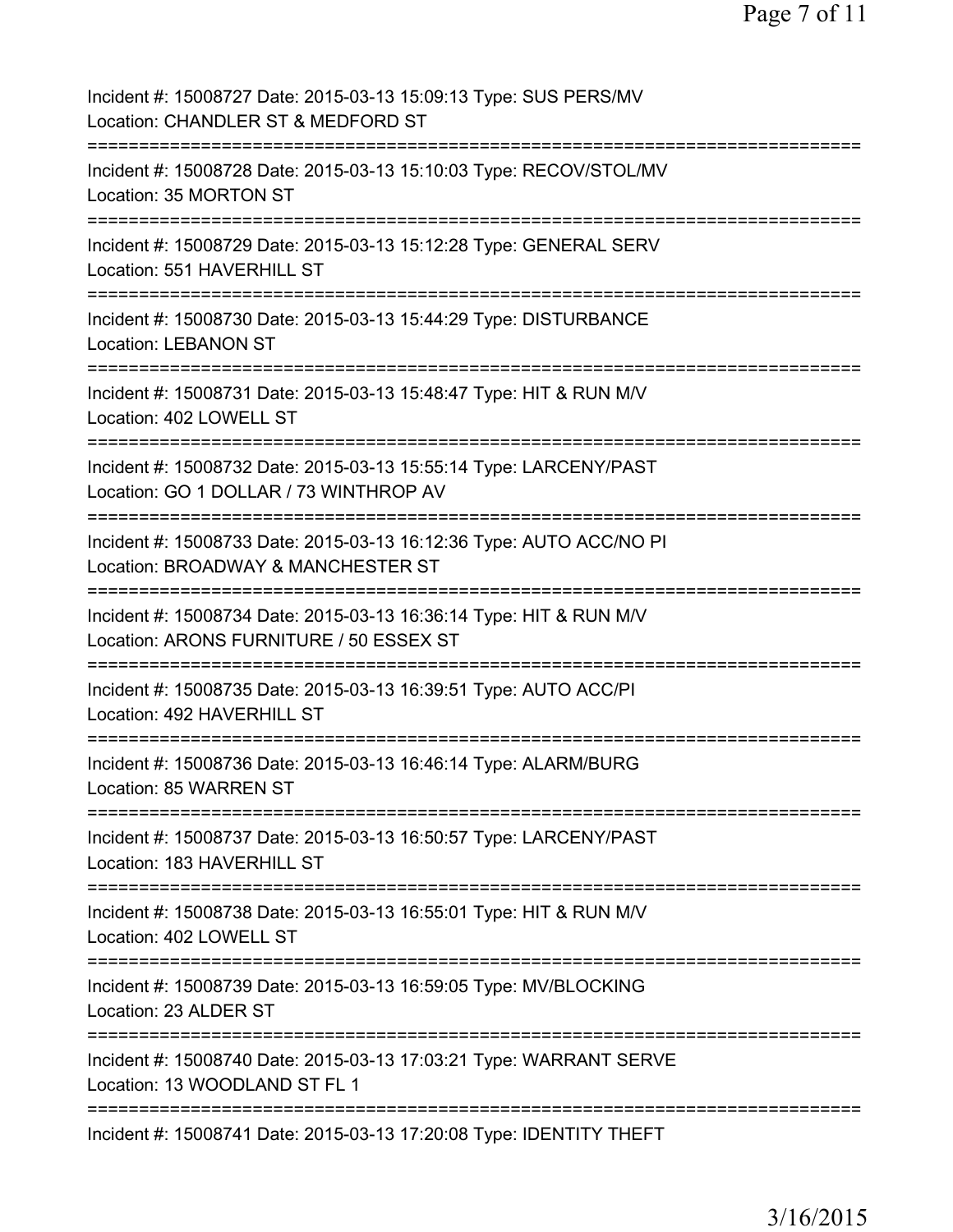Location: 44 WEDGEWOOD RD =========================================================================== Incident #: 15008742 Date: 2015-03-13 17:23:29 Type: DISTURBANCE Location: EXETER ST & OSGOOD ST =========================================================================== Incident #: 15008743 Date: 2015-03-13 17:33:52 Type: KEEP PEACE Location: 495 HAMPSHIRE ST =========================================================================== Incident #: 15008744 Date: 2015-03-13 17:35:16 Type: M/V STOP Location: HAMPSHIRE ST & LOWELL ST =========================================================================== Incident #: 15008746 Date: 2015-03-13 17:45:37 Type: M/V STOP Location: CRAWFORD ST & N PARISH RD =========================================================================== Incident #: 15008745 Date: 2015-03-13 17:45:39 Type: M/V STOP Location: HAMPSHIRE ST & LOWELL ST =========================================================================== Incident #: 15008747 Date: 2015-03-13 17:52:32 Type: MAL DAMAGE Location: MARKET ST & S UNION ST =========================================================================== Incident #: 15008748 Date: 2015-03-13 17:57:38 Type: MISSING PERS Location: 23 HOBSON ST =========================================================================== Incident #: 15008749 Date: 2015-03-13 17:59:37 Type: DISORDERLY Location: LOWELL ST & HAMPSHIRE ST =========================================================================== Incident #: 15008750 Date: 2015-03-13 18:32:12 Type: MEDIC SUPPORT Location: 80 BODWELL ST =========================================================================== Incident #: 15008751 Date: 2015-03-13 18:49:21 Type: A&B PAST Location: BAILEY ST & FOSTER ST =========================================================================== Incident #: 15008752 Date: 2015-03-13 19:02:18 Type: M/V STOP Location: BROADWAY & VALLEY ST =========================================================================== Incident #: 15008753 Date: 2015-03-13 19:06:24 Type: M/V STOP Location: BROADWAY & CONCORD ST =========================================================================== Incident #: 15008754 Date: 2015-03-13 19:14:58 Type: MISSING PERS Location: 481B HAMPSHIRE ST =========================================================================== Incident #: 15008755 Date: 2015-03-13 19:18:23 Type: M/V STOP Location: BROADWAY & LOWELL ST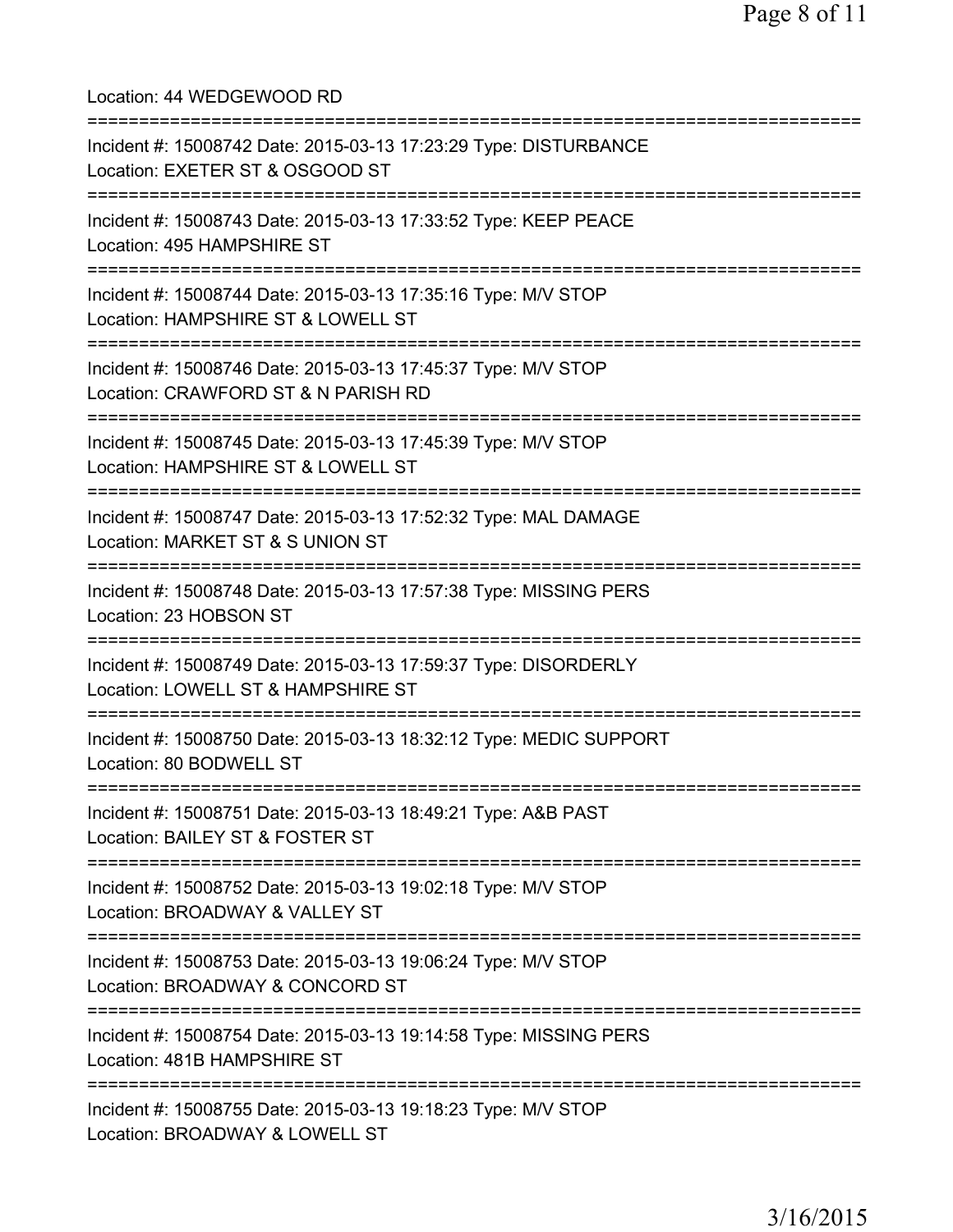| Incident #: 15008756 Date: 2015-03-13 19:21:59 Type: AUTO ACC/NO PI<br>Location: BROTHERS PIZZA / 145 LAWRENCE ST                      |
|----------------------------------------------------------------------------------------------------------------------------------------|
| Incident #: 15008757 Date: 2015-03-13 19:49:13 Type: DOMESTIC/PROG<br>Location: 30 CHESTNUT ST                                         |
| Incident #: 15008758 Date: 2015-03-13 20:00:46 Type: A&B PAST<br>Location: 208 BROADWAY                                                |
| Incident #: 15008759 Date: 2015-03-13 20:40:46 Type: INVEST CONT<br>Location: 101 MARKET ST<br>=================                       |
| Incident #: 15008760 Date: 2015-03-13 20:40:48 Type: HIT & RUN M/V<br>Location: LAWRENCE ST & SARATOGA ST                              |
| Incident #: 15008761 Date: 2015-03-13 20:41:36 Type: NOISE ORD<br>Location: 853 ESSEX ST                                               |
| Incident #: 15008762 Date: 2015-03-13 21:16:10 Type: KEEP PEACE<br>Location: 51 ESSEX ST                                               |
| Incident #: 15008763 Date: 2015-03-13 21:23:19 Type: SHOTS FIRED<br>Location: 35 COMMON ST<br>------------                             |
| Incident #: 15008764 Date: 2015-03-13 21:24:33 Type: ALARM/BURG<br>Location: CITY OF LAWRENCE COMMUNITY DEVELOPM / 147 HAVERHILL ST    |
| Incident #: 15008765 Date: 2015-03-13 21:42:44 Type: M/V STOP<br>Location: MARKET ST & S UNION ST                                      |
| Incident #: 15008766 Date: 2015-03-13 22:01:24 Type: E911 HANGUP<br>Location: 5 LEROY AV                                               |
| Incident #: 15008767 Date: 2015-03-13 22:02:02 Type: M/V STOP<br>Location: AMESBURY ST & HAVERHILL ST                                  |
| Incident #: 15008768 Date: 2015-03-13 22:05:05 Type: M/V STOP<br>Location: ANDOVER ST & S BROADWAY<br>================================ |
| Incident #: 15008769 Date: 2015-03-13 22:05:56 Type: NOISE ORD<br>Location: MARKET ST & PARKER ST                                      |
|                                                                                                                                        |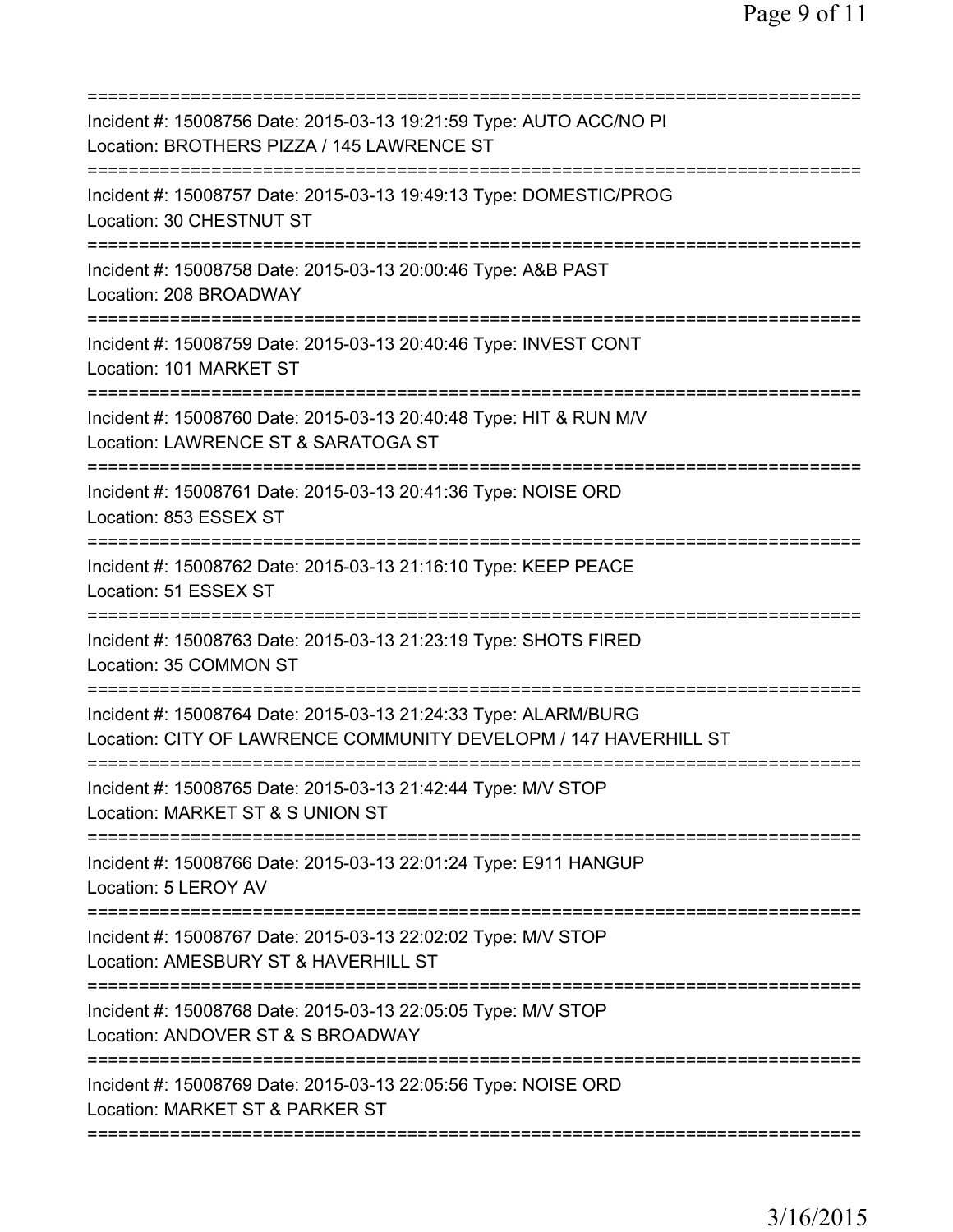| ============<br>:=========================<br>-----------------------<br>======================<br>:====================== | Incident #: 15008770 Date: 2015-03-13 22:11:50 Type: E911 HANGUP<br>Location: 6 WOODLAND ST FL 1                 |
|----------------------------------------------------------------------------------------------------------------------------|------------------------------------------------------------------------------------------------------------------|
|                                                                                                                            | Incident #: 15008771 Date: 2015-03-13 22:17:57 Type: M/V STOP<br>Location: 21 E HAVERHILL ST                     |
|                                                                                                                            | Incident #: 15008772 Date: 2015-03-13 22:24:18 Type: ALARM/BURG<br>Location: EL MERCADITO GROCERY / 49 WALNUT ST |
|                                                                                                                            | Incident #: 15008773 Date: 2015-03-13 22:26:49 Type: INVESTIGATION<br>Location: 130 CROSS ST                     |
|                                                                                                                            | Incident #: 15008774 Date: 2015-03-13 22:32:43 Type: 911 HANG UP<br>Location: 576 HAVERHILL ST                   |
|                                                                                                                            | Incident #: 15008775 Date: 2015-03-13 22:42:53 Type: NOISE ORD<br>Location: 50 ISLAND ST #306 FL 3               |
|                                                                                                                            | Incident #: 15008776 Date: 2015-03-13 22:48:41 Type: FIGHT<br>Location: 615 S UNION ST                           |
|                                                                                                                            | Incident #: 15008777 Date: 2015-03-13 22:54:05 Type: MAN DOWN<br>Location: 38 HOLLY ST                           |
|                                                                                                                            | Incident #: 15008778 Date: 2015-03-13 23:18:27 Type: M/V STOP<br>Location: 23 TREMONT ST                         |
|                                                                                                                            | Incident #: 15008779 Date: 2015-03-13 23:18:51 Type: M/V STOP<br>Location: BAILEY ST & S UNION ST                |
|                                                                                                                            | Incident #: 15008780 Date: 2015-03-13 23:19:50 Type: INVEST CONT<br>Location: 208 BROADWAY                       |
|                                                                                                                            | Incident #: 15008781 Date: 2015-03-13 23:22:17 Type: UNWANTEDGUEST<br>Location: 257 BROADWAY FL 1                |
|                                                                                                                            | Incident #: 15008782 Date: 2015-03-13 23:23:57 Type: M/V STOP<br>Location: 778 ESSEX ST                          |
|                                                                                                                            | Incident #: 15008783 Date: 2015-03-13 23:46:38 Type: MV/BLOCKING<br><b>Location: 2 NEWBURY ST</b>                |